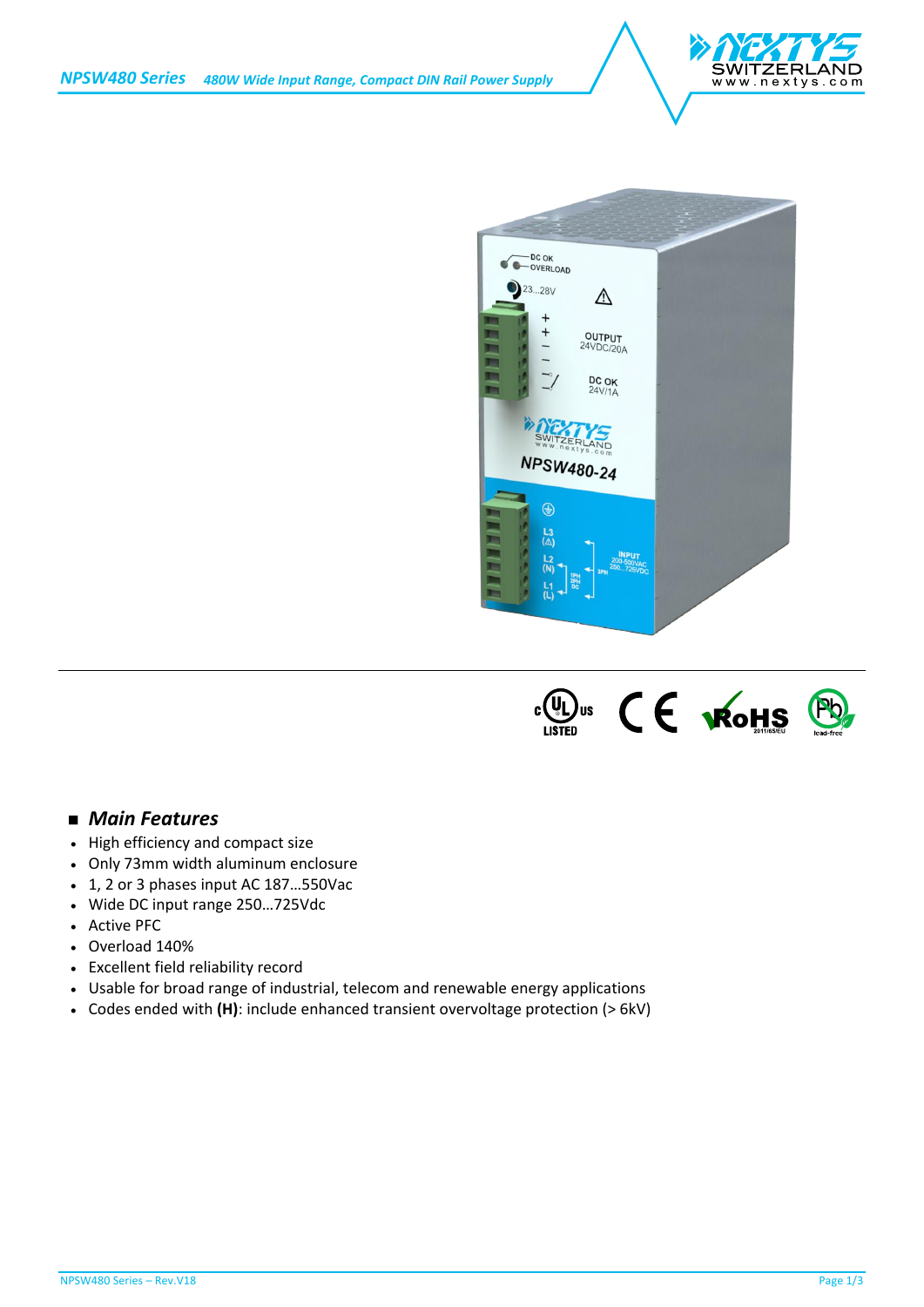## *NPSW480 Series 480W Wide Input Range, Compact DIN Rail Power Supply*



| <b>TECHNICAL DATA</b>                                                                                                   |                                                                                                                                                  |                                                          |                       |
|-------------------------------------------------------------------------------------------------------------------------|--------------------------------------------------------------------------------------------------------------------------------------------------|----------------------------------------------------------|-----------------------|
| Model type <sup>1</sup>                                                                                                 | <b>NPSW480-24 (H)</b>                                                                                                                            | <b>NPSW480-48 (H)</b>                                    | <b>NPSW480-72 (H)</b> |
| <b>OUTPUT DATA</b>                                                                                                      |                                                                                                                                                  |                                                          |                       |
| Rated voltage                                                                                                           | 24Vdc                                                                                                                                            | 48Vdc                                                    | 72Vdc                 |
| Adj. output voltage range                                                                                               | 2328Vdc                                                                                                                                          | 4555Vdc                                                  | 7285Vdc               |
| Continuous current                                                                                                      | 20A                                                                                                                                              | 10A                                                      | 6.0A                  |
| Overload limit                                                                                                          | 28A                                                                                                                                              | 14A                                                      | 9.0A                  |
| Short circuit peak current                                                                                              | 50A                                                                                                                                              | 25A                                                      | 12A                   |
| Load regulation                                                                                                         |                                                                                                                                                  | $\leq 1\%$                                               |                       |
| Ripple & Noise <sup>2</sup>                                                                                             | $\leq 50$ mVpp                                                                                                                                   | $\leq 100$ mVpp                                          |                       |
| Hold up time                                                                                                            |                                                                                                                                                  | $\geq$ 50ms                                              |                       |
| Protections                                                                                                             | Overload, short circuit: Hiccup mode<br>٠<br>٠<br>Thermal protection<br>Output overvoltage<br>٠                                                  |                                                          |                       |
| Output overvoltage protection                                                                                           | $\geq$ 33Vdc                                                                                                                                     | $\geq 68$ Vdc                                            | $\geq 100$ Vdc        |
| <b>Status Signals</b>                                                                                                   | DC OK - green LED<br><b>OVERLOAD</b> - red LED<br>DC OK - dry contact (NO, 24Vdc / 1A)                                                           |                                                          |                       |
| Parallel connection                                                                                                     |                                                                                                                                                  | Possible for redundancy (with external ORing module)     |                       |
| <b>INPUT DATA</b>                                                                                                       |                                                                                                                                                  |                                                          |                       |
| Input AC rated voltage                                                                                                  | Nominal: 1/2/3 phases, 200500Vac (UL certified)<br>Range: 187550Vac<br>4763Hz with 1/2/3 phases; 400Hz with 1/2 phases input only                |                                                          |                       |
| Frequency                                                                                                               |                                                                                                                                                  |                                                          |                       |
| Input DC rated voltage                                                                                                  |                                                                                                                                                  | 250725Vdc                                                |                       |
| Input AC rated current<br>Vin = 200Vac 1/2 Ph<br>Vin = $500$ Vac $1/2$ Ph<br>$V$ in = 200Vac 3Ph<br>$V$ in = 500Vac 3Ph | 2.9A<br>1.3A<br>1.8A<br>0.8A                                                                                                                     |                                                          |                       |
| Input DC rated current<br>$Vin = 250Vdc$<br>$Vin = 725Vdc$                                                              |                                                                                                                                                  | 2.1A<br>0.8A                                             |                       |
|                                                                                                                         |                                                                                                                                                  |                                                          |                       |
| Power factor correction                                                                                                 | Active $/ > 0.9$                                                                                                                                 |                                                          |                       |
| Inrush peak current <sup>3</sup> / I <sup>2</sup> t                                                                     | ≤ 55A / 2.16A <sup>2</sup> s                                                                                                                     |                                                          |                       |
| Touch (leakage) current                                                                                                 | $\leq 0.6$ mA                                                                                                                                    |                                                          |                       |
| Internal protection fuse                                                                                                | None, external fuse must be provided                                                                                                             |                                                          |                       |
| Recommended external protection                                                                                         | Fuse 6.3AT or MCB 6A C or MCB 4A D curve<br>It is strongly recommended to provide external surge arresters (SPD) according to local regulations. |                                                          |                       |
| <b>GENERAL DATA</b>                                                                                                     |                                                                                                                                                  |                                                          |                       |
| Efficiency                                                                                                              |                                                                                                                                                  | >92%                                                     | > 91%                 |
| Dissipated power                                                                                                        |                                                                                                                                                  | < 42W                                                    | < 42.5W               |
| Operating temperature <sup>4</sup>                                                                                      | $-40^{\circ}$ C + 70 $^{\circ}$ C<br>UL certified up to 45°C                                                                                     |                                                          |                       |
| Derating                                                                                                                | - 10W/°C over 45°C                                                                                                                               |                                                          |                       |
| Storage temperature                                                                                                     | $-40^{\circ}$ C + 80 $^{\circ}$ C                                                                                                                |                                                          |                       |
| Humidity                                                                                                                |                                                                                                                                                  |                                                          |                       |
|                                                                                                                         | 595% r.H. non condensing                                                                                                                         |                                                          |                       |
| Life time expectation                                                                                                   | 65'496h (7.4 years) at 25°C ambient full load                                                                                                    |                                                          |                       |
| <b>MTBF</b>                                                                                                             | $\blacksquare$<br>MIL-HDBK-217F                                                                                                                  | > 500'000h at 25°C ambient full load                     |                       |
| Overvoltage category                                                                                                    | EN50178<br>٠                                                                                                                                     | Ш                                                        |                       |
| Pollution degree                                                                                                        | IEC60664-1<br>٠                                                                                                                                  | $\overline{2}$                                           |                       |
| <b>Protection Class</b>                                                                                                 | <b>CLASS</b><br>٠                                                                                                                                | т                                                        |                       |
| Input / output isolation                                                                                                |                                                                                                                                                  | 4.2kVdc                                                  |                       |
| Input / ground isolation                                                                                                |                                                                                                                                                  | 2.2kVdc                                                  |                       |
| Output / ground isolation                                                                                               |                                                                                                                                                  | 0.75kVdc                                                 |                       |
|                                                                                                                         | <b>UL508</b><br>٠                                                                                                                                | (certified E356563)                                      |                       |
| Safety Standards <sup>5</sup>                                                                                           | EN60950<br>EN50178<br>٠                                                                                                                          | (reference)<br>(reference)                               |                       |
| <b>EMC</b> Emission                                                                                                     | EN55011 (CISPR11)<br>٠<br>EN55022 (CISPR22)<br>٠<br>EN61000-3-2<br>٠                                                                             | Class A<br>Class A<br>Class A                            |                       |
| <b>EMC Immunity</b>                                                                                                     | EN61000-4-2<br>EN61000-4-3<br>EN61000-4-4<br>EN61000-4-5<br>EN61000-4-11                                                                         | Level 3<br>Level 3<br>Level 4<br>Level 3<br>Level 2      |                       |
| Protection degree                                                                                                       | EN60529<br>٠                                                                                                                                     | <b>IP20</b>                                              |                       |
| Vibration sinuosoidal                                                                                                   | IEC 60068-2-6<br>٠                                                                                                                               | (5-17.8Hz: ±1.6mm; 17.8-500Hz: 2g 2hours / axis (X,Y,Z)  |                       |
| Shock                                                                                                                   | IEC 60068-2-27<br>٠                                                                                                                              | (30g 6ms, 20g 11ms; 3 bumps / direction, 18 bumps total) |                       |